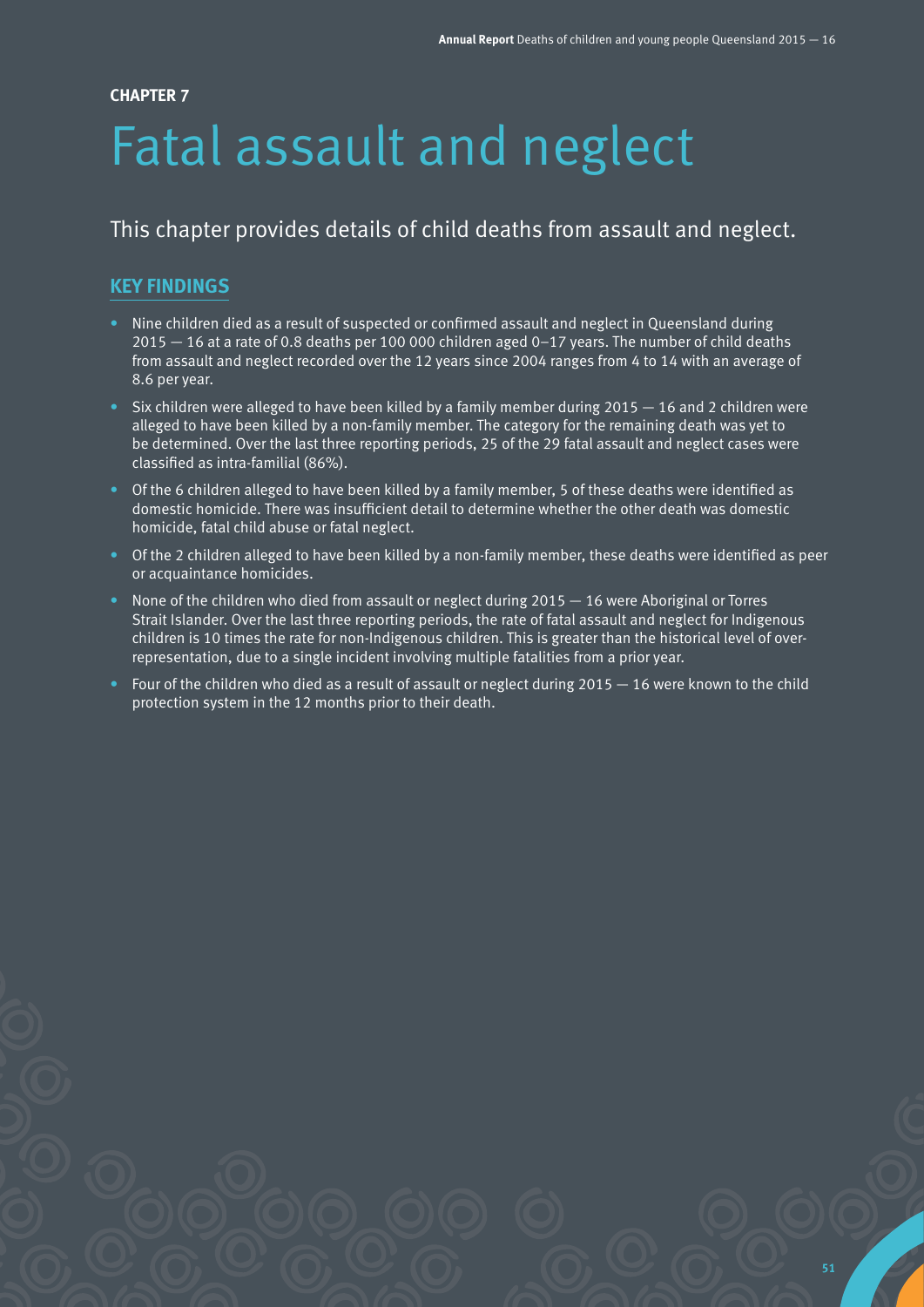## **FATAL ASSAULT AND NEGLECT 2013 — 16**

An expanded version of Table 7.1 containing data since 2004 is available online at [www.qfcc.qld.gov.au](http://www.qfcc.qld.gov.au). **Table 7.1: Summary of deaths from assault and neglect of children and young people in Queensland 2013 — 16**

|                                                     | $2013 - 14$                 |                     | $2014 - 15$                  |                            | $2015 - 16$                 |                            | <b>Yearly</b><br>average |
|-----------------------------------------------------|-----------------------------|---------------------|------------------------------|----------------------------|-----------------------------|----------------------------|--------------------------|
|                                                     | <b>Total</b><br>$\mathbf n$ | Rate per<br>100 000 | <b>Total</b><br>$\mathbf{n}$ | <b>Rate per</b><br>100 000 | <b>Total</b><br>$\mathbf n$ | <b>Rate per</b><br>100 000 | Rate per<br>100 000      |
| All assault and neglect deaths                      |                             |                     |                              |                            |                             |                            |                          |
| Fatal assault and neglect                           | 6                           | 0.5                 | 14                           | 1.3                        | 9                           | 0.8                        | 0.9                      |
| <b>Sex</b>                                          |                             |                     |                              |                            |                             |                            |                          |
| Female                                              | 3                           | $\star$             | 4                            | 0.7                        | 6                           | 1.1                        | 0.8                      |
| Male                                                | 3                           | $\star$             | 10                           | 1.7                        | 3                           | $\star$                    | 0.9                      |
| <b>Age category</b>                                 |                             |                     |                              |                            |                             |                            |                          |
| Under 1 year                                        | 5                           | 7.8                 | 2                            | $\star$                    | $\mathbf{1}$                | $\star$                    | 4.3                      |
| $1-4$ years                                         | $\boldsymbol{0}$            | 0.0                 | 4                            | 1.6                        | $\mathbf{1}$                | $\star$                    | 0.7                      |
| $5-9$ years                                         | $\mathbf{0}$                | 0.0                 | 5                            | 1.6                        | $\overline{2}$              | $\star$                    | 0.7                      |
| $10-14$ years                                       | 1                           | $\star$             | 3                            | $\star$                    | 3                           | $\star$                    | 0.8                      |
| $15-17$ years                                       | $\mathbf{0}$                | 0.0                 | $\mathbf{0}$                 | 0.0                        | $\overline{2}$              | $\star$                    |                          |
| <b>Aboriginal and Torres Strait Islander status</b> |                             |                     |                              |                            |                             |                            |                          |
| Indigenous                                          | 4                           | 4.7                 | 9                            | 10.4                       | $\mathbf 0$                 | 0.0                        | 5.0                      |
| Non-Indigenous                                      | $\overline{2}$              | $\star$             | 5                            | 0.5                        | 9                           | 0.9                        | 0.5                      |
| Geographical area of usual residence (ARIA+)        |                             |                     |                              |                            |                             |                            |                          |
| Remote                                              | $\mathbf{1}$                | $\star$             | $\overline{0}$               | 0.0                        | 2                           | $\star$                    | $\star$                  |
| Regional                                            | 3                           | $\star$             | 12                           | 2.9                        | $\mathbf{1}$                | $\star$                    | 1.3                      |
| Metropolitan                                        | 2                           | $\star$             | 2                            | $\star$                    | 6                           | 0.9                        | 0.5                      |
| Socio-economic status of usual residence (SEIFA)    |                             |                     |                              |                            |                             |                            |                          |
| Low to very low                                     | 5                           | 1.1                 | 12                           | 2.7                        | 2                           | $\star$                    | 1.4                      |
| Moderate                                            | 1                           | $\star$             | $\mathbf 0$                  | 0.0                        | 2                           | $\star$                    | $\star$                  |
| High to very high                                   | $\mathbf 0$                 | 0.0                 | $\overline{2}$               | $\star$                    | 5                           | 1.1                        | 0.5                      |
| Known to the child protection system                |                             |                     |                              |                            |                             |                            |                          |
| Known to the child protection system                | 4                           | 2.4                 | $\mathbf{1}$                 | $\star$                    | 4                           | 4.7                        | $\ddotsc$                |
| <b>Category of fatal assault and neglect</b>        |                             |                     |                              |                            |                             |                            |                          |
| Intra-familial                                      | 6                           | 0.5                 | 13                           | 1.2                        | 6                           | 0.5                        | 0.7                      |
| Neonaticide                                         | 1                           | $\star$             | $\mathbf{1}$                 | $\star$                    | 0                           | 0.0                        | $^\star$                 |
| Fatal child abuse                                   | 4                           | 0.4                 | 3                            | $\star$                    | 0                           | 0.0                        | 0.2                      |
| Domestic homicide                                   | 1                           | $\star$             | 9                            | 0.8                        | 5                           | 0.4                        | 0.4                      |
| Fatal neglect                                       | 0                           | 0.0                 | 0                            | 0.0                        | 0                           | $0.0$                      | 0.0                      |
| Other intra-familial assault                        | 0                           | $0.0\,$             | 0                            | 0.0                        | $1\,$                       | $\star$                    | $\star$                  |
| Extra-familial                                      | $\boldsymbol{0}$            | $0.0\,$             | $\mathbf{1}$                 | $\star$                    | $\overline{2}$              | $^\star$                   | $\star$                  |
| Intimate partner homicide                           | 0                           | $0.0$               | 0                            | 0.0                        | 0                           | $0.0\,$                    | 0.0                      |
| Peer homicide                                       | 0                           | $0.0\,$             | 0                            | 0.0                        | $\mathbf{1}$                | $\star$                    | $\star$                  |
| Acquaintance homicide                               | 0                           | $0.0$               | $\mathbf{1}$                 | $\star$                    | $\mathbf{1}$                | $\star$                    | $\star$                  |
| Stranger homicide                                   | ${\cal O}$                  | $0.0\,$             | ${\cal O}$                   | 0.0                        | ${\cal O}$                  | 0.0                        | 0.0                      |
| Other extra-familial assault                        | ${\cal O}$                  | $0.0$               | ${\cal O}$                   | $0.0\,$                    | ${\cal O}$                  | 0.0                        | $0.0\,$                  |
| Yet to be determined                                | $\,0\,$                     | $0.0\,$             | $\boldsymbol{0}$             | $0.0\,$                    | $\mathbf{1}$                | $\star$                    | $\star$                  |

Data source: Queensland Child Death Register (2013 — 16)

Rates have not been calculated for numbers less than four.

Average across the three-year period has not been calculated due to the break in series (see note 3).

1. Data presented here is current in the Queensland Child Death Register as at August 2016 and thus may differ from those presented in previously published reports.

2. Rates are based on the most up-to-date denominator data available and are calculated per 100 000 children (in the sex/age/Indigenous status/ARIA+ region/SEIFA region) in Queensland each year. Rates for the 2013 — 14 period use the ERP data as at June 2013 and rates for the  $2014 - 15$  and  $2015 - 16$  periods use the ERP data as at June 2014.

3. For 2013 — 14, the number of children known to the child protection system represents the number of children whose deaths were registered in the reporting period, who were known to the DCCSDS within the three-year period prior to their death. From 2014 — 15 on, this relates to the deaths of children known to the DCCSDS within the one-year period prior to their death. The denominator for calculating rates is the number of children aged 0–17 who were known to the DCCSDS, through either being subject to a child concern report, notification, investigation and assessment, ongoing intervention, orders or placement, in the one-year period prior to the reporting period.

4. Yearly average rates have been calculated using the ERP data as at June 2014.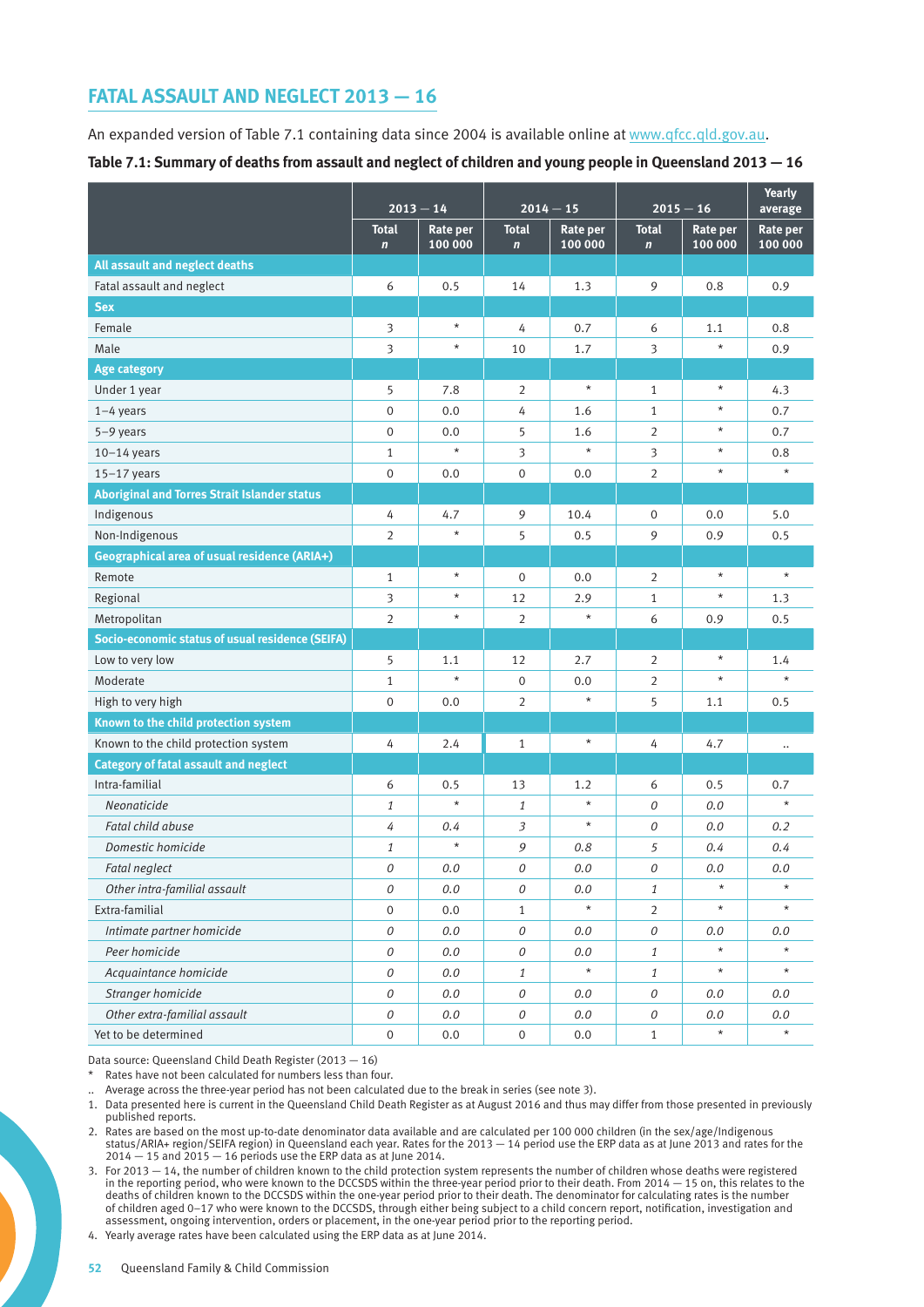### **DEFINING FATAL ASSAULT AND NEGLECT**

Deaths are categorised as fatal assault or neglect. This includes suspicious deaths where information available to the QFCC indicates a homicide investigation was initiated, or where an alleged perpetrator was charged, or the alleged perpetrator is known but deceased.

'Fatal assault' is defined in this report as a death where a child dies at the hands of another person who has inflicted harm to them through some means of force or physical aggression.<sup>38</sup> 'Fatal neglect' is defined as a death where a child who is dependent on a caregiver for the basic necessities of life dies owing to the failure of the caregiver to meet the child's ongoing basic needs.

The definitions are intended to be child-focused insofar as the perpetrator's intention is not relevant—the definition includes instances of violence or neglect leading to the child's death even though the perpetrator may not have intended such an outcome—as well as instances where the perpetrator intended to kill the child.<sup>39</sup>

It is important to note that assault and neglect are not necessarily exclusive categories. For example, a child's death may be the culmination of a series of violent and neglectful acts perpetrated against them. Where more than one type of fatal assault and neglect was identified for the child at the time of death, a primary type of fatal assault or neglect in relation to the cause of death is identified for the child for reporting purposes.

The online supplementary materials (Abbreviations and definitions) provides definitions for the various categories of fatal assault and neglect, which are listed in Table 7.1.

#### **Coronial findings and criminal proceedings**

At the time of reporting, there were no coronial findings for any of the 9 child deaths in 2015 — 16. Criminal proceedings were underway for 4 of the deaths and for 3 deaths the alleged perpetrators had suicided in conjunction with the deaths.

Screening criteria have been used to establish the level of confirmation of fatal assault and neglect that applies to relevant child deaths.<sup>40</sup> Of the 9 fatal assault and neglect deaths, 6 were assessed as confirmed, 2 were assessed as probable and 1 was assessed as possible. The level of confirmation is subject to ongoing police and coronial investigations and is dependent upon information available to QFCC at the time of reporting.

<sup>38</sup> Deaths where a person has been charged with driving offences resulting in the death of a child are currently excluded from the definition of fatal assault and neglect (with the exception of murder charges). These cases are counted in Chapter 3, Transport.

<sup>39</sup> These definitions have been adapted from Lawrence, R. (2004). 'Understanding fatal assault of children: a typology and explanatory theory', *Children & Youth Services Review*, 26, 837–852

<sup>40</sup> See the online supplementary materials for further details regarding the fatal assault and neglect screening criteria.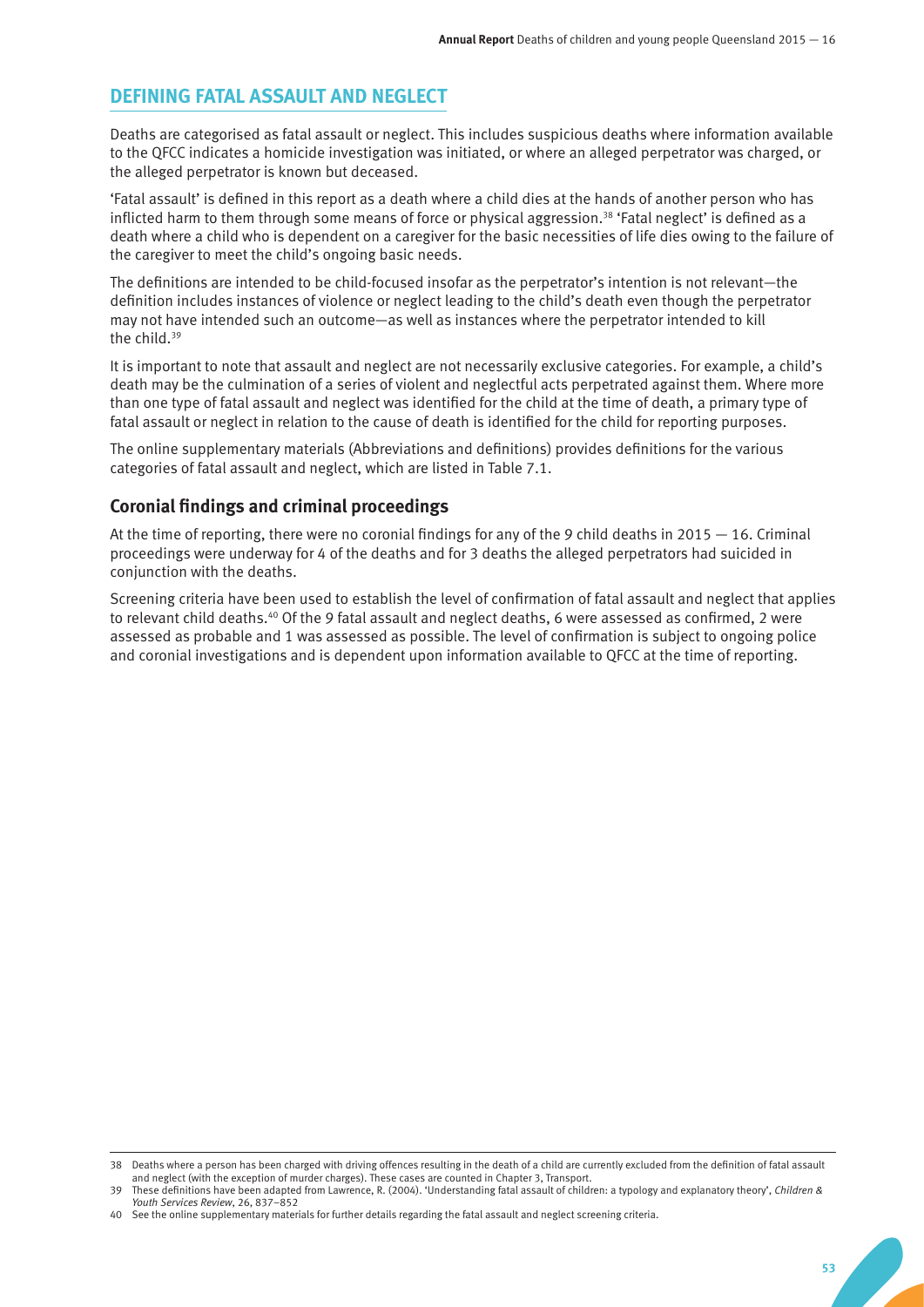## **FATAL ASSAULT AND NEGLECT: FINDINGS 2015 — 16**

During 2015 — 16, 9 deaths of children and young people from confirmed or suspected assault or neglect were registered in Queensland, at a rate of 0.8 deaths per 100 000 children aged 0–17 years. The number of child deaths from assault and neglect registered since reporting commenced in 2004, ranges from 4 to 14 per year, with an average of 8.6 per year. $41$ 

Six children in 2015 — 16 were alleged to have been killed by a family member (intra-familial) and 2 children were alleged to have been killed by a non-family member (extra-familial). The category for the remaining death was yet to be determined. Over the last three reporting periods, 25 of the 29 fatal assault and neglect cases were classified as intra-familial (86%).

Of the 6 children alleged to have been killed by a family member during  $2015 - 16$ , 5 deaths were identified as domestic homicide. The other death was identified as 'other intra-familial', as there was insufficient detail to determine whether the death was domestic homicide, fatal child abuse or fatal neglect. Of the 6 children alleged to have been killed by a family member, the alleged perpetrator was a parent or carer in 5 cases.

Of the 2 children alleged to have been killed by a non-family member during  $2015 - 16$ , these deaths were identified as peer or acquaintance homicides.

#### **Sex**

During 2015 — 16, there were 6 deaths of female children from assault and neglect, compared to 3 male children. Over the last three reporting periods, 16 of the 29 children who died from assault or neglect were males (55%).

#### **Age**

The fatal assault and neglect deaths in  $2015 - 16$  were spread across all age categories. Over the last three reporting periods, the rate of fatal assault and neglect for infants was considerably higher than for all other age groups, (4.3 deaths per 100 000 children aged under 1 year, compared to rates lower than 0.9 deaths per 100 000 for children from the other age groups), reflecting a greater degree of vulnerability.

#### **Aboriginal and Torres Strait Islander status**

Of the 9 child deaths from assault and neglect during 2015 — 16, none were of Aboriginal and Torres Strait Islander children.

Over the last three reporting periods, the average annual rate of fatal assault and neglect for Indigenous children was 10.0 times the rate for non-Indigenous children (5.0 deaths per 100 000 Indigenous children aged 0–17 years, compared to 0.5 deaths per 100 000 non-Indigenous children). Over-representation of Indigenous children can be observed in the 12 years since reporting commenced. However over-representation for the current three-year period is substantially greater than the historical level due to a single incident involving multiple fatalities in 2014 — 15.

41 Tables with data for 2004 - 16 are available online at [www.qfcc.qld.gov.au](http://www.qfcc.qld.gov.au)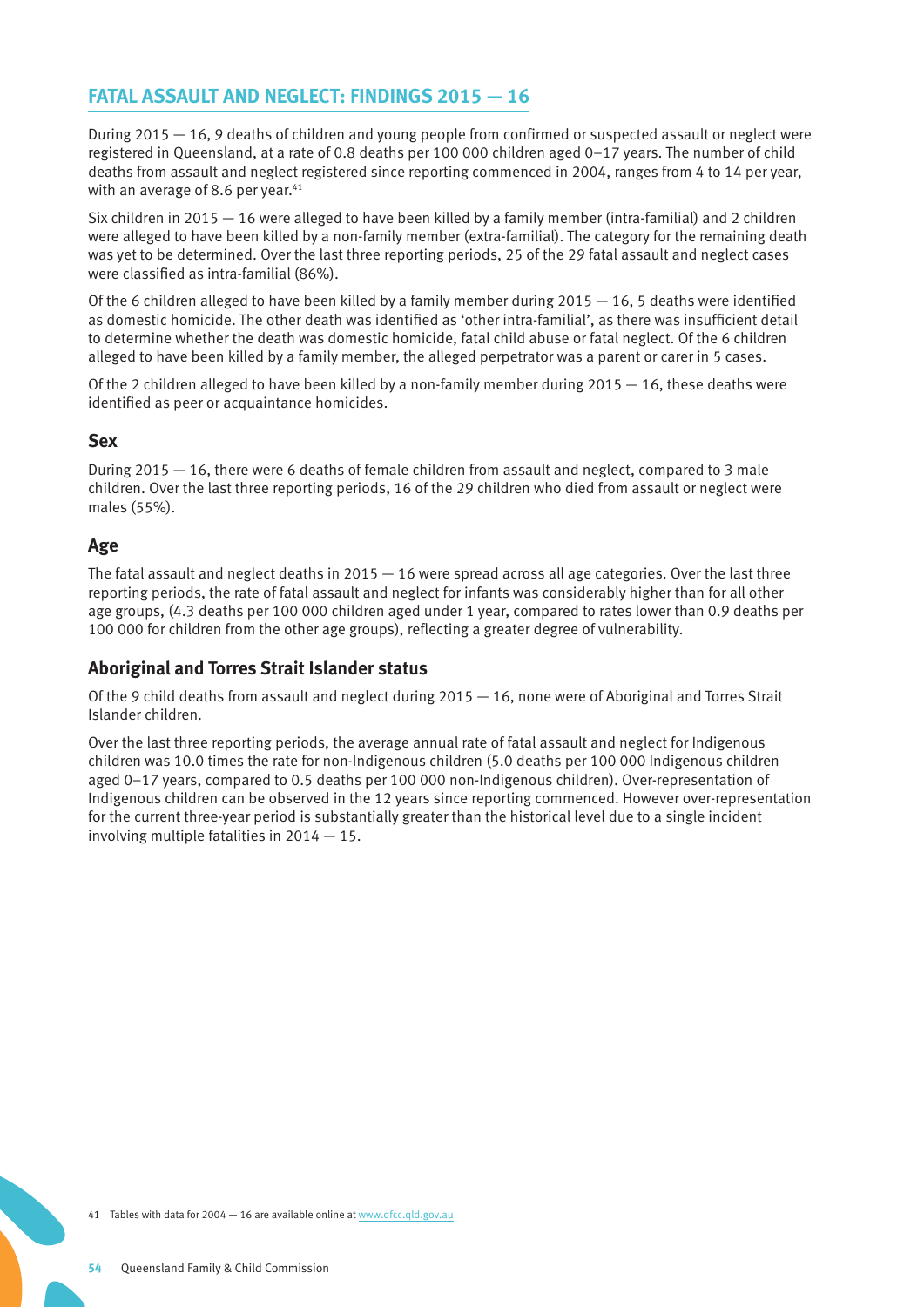#### **Geographic area of usual residence (ARIA+)**

Of the 9 child deaths from assault and neglect during  $2015 - 16$ , 2 were of children who resided in remote areas of Queensland, 1 was of a child from a regional area and 6 were of children from metropolitan areas.

#### **Socio-economic status of usual residence (SEIFA)**

Of the 9 child deaths from assault and neglect during  $2015 - 16$ , 2 were of children who resided in low to very low SES areas of Queensland, 2 were of children from moderate SES areas and 5 were of children from high to very high SES areas.

#### **Children known to the child protection system**

Of the 9 child deaths from assault and neglect during  $2015 - 16$ , 4 were of children known to the Queensland child protection system within the year before their death.

## *WHEN A CHILD IS MISSING*

In November 2015, the Premier requested the QFCC undertake a whole-of-government systems review into children missing from out-of-home care following the disappearance and death of Tiahleigh Palmer. The Premier asked two things when calling for this review - could more have been done when concerns were first raised about Tiahleigh's disappearance and how can systems be improved to provide timely and appropriate information that is actioned responsively when critical incidents occur.

The review<sup>42</sup> examined current legislative frameworks, policies and guidelines for key government agencies in sharing information and responding when a child in out-of-home care is missing or absent from their placement. The QFCC worked closely with government agencies including, the Queensland Police Service, the DCCSDS, the Department of Education and Training, Queensland Health, the Office of the Public Guardian and the Department of Science, Information Technology and Innovation. The QFCC also worked with non-government agencies throughout the review, specifically Bravehearts, CREATE Foundation, Foster Care Queensland, the Family Inclusion Network and the Queensland Aboriginal and Torres Strait Islander Child Protection Peak.

The review contains 29 recommendations to achieve whole-of-government system improvements in responding to children missing from out-of-home care. The recommendations are designed to provide quality systems and improved responses through revised policies and procedures, a marked cultural shift across agencies, enhanced media campaigns and improved information sharing between agencies. Work is underway to implement the recommendations under the oversight of the QFCC.

42 The State of Queensland (QFCC). *When a child is missing: Remembering Tiahleigh—A report into Queensland's children missing from out-of-home care (2016)*